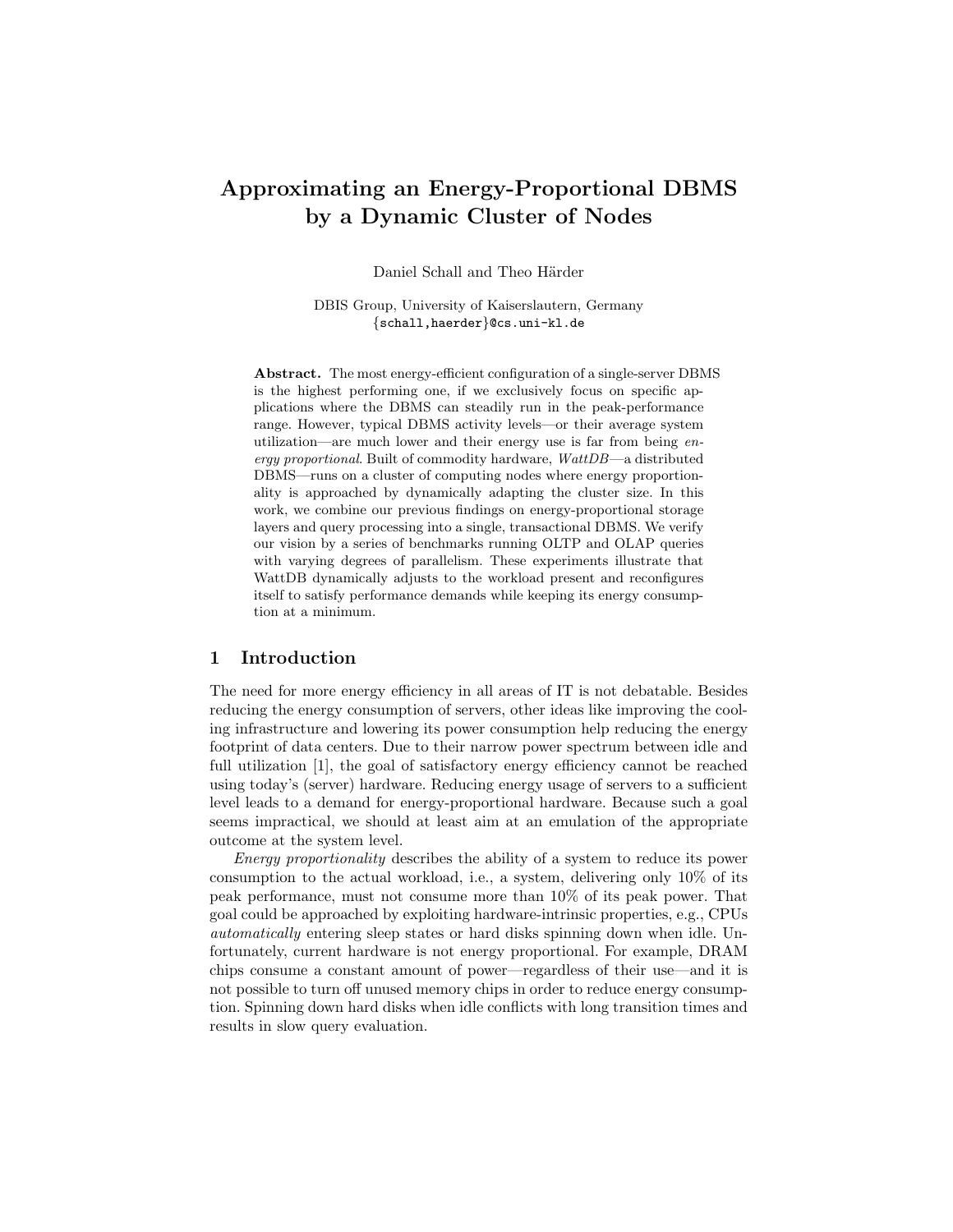

Fig. 1: Performance and energy consumption running the TPC-C trace

### 1.1 Energy Efficiency Limits of Single-Server DBMSs

Using a key result of experiments with a single-server DBMS [10], we want to illustrate the close linkage of execution times and energy efficiency. All experiments were conducted in an identical system setting, i. e., ATX, IDE, memory size, OS, DBMS (except buffer management), and workload were left unchanged. For this reason, the details are not important in this context. Our goal was to reveal the relationship concerning performance and energy use for different external storage media<sup>1</sup> and buffer management algorithms<sup>2</sup>.

To represent a realistic application for our empirical measurements, we recorded an OLTP trace (a buffer reference string using a relational DBMS) of a 20 minutes TPC-C workload with a scaling factor of 50 warehouses. The test data (as a DB file) resided on a separate magnetic disk/SSD (data disk, denoted as SATA). The data disks, connected one at a time to the system, represent *low*end (HDD1/SSD1), middle-class (HDD2/SSD2), and high-end (HDD3/SSD3) devices. Execution times and related energy use in Figure 1 are indicative for what we can expect for single-server DBMSs by varying the storage system configurations. The storage device type dominantly determines execution time improvement and, in turn, reduction of energy use. In our experiment, the algorithmic optimizations and their relative influence to energy efficiency are noticeable, but less drastic.

The key effect identified by Figure 1 is further explained by Figure 2, where the break-down of the average working power of hardware components of interest

<sup>&</sup>lt;sup>1</sup> We used magnetic disks (HDD1: 7.200 rpm, 70 IOPS; HDD2: 10.000 rpm, 210 IOPS; HDD3: 15.000 rpm, 500 IOPS) and flash storage (read/write IOPS) (SSD1: 2.700/50, SSD2: 12.000/130, SSD3: 35.000/3.300).

 $^2$  CFDC  $[9]$  optimizes page caching for SSDs. Here, we cross-compared CFDC to LRU, CFLRU [11], LRU-WSR [7], and REF [15], some of which are also tailor-made for SSD use.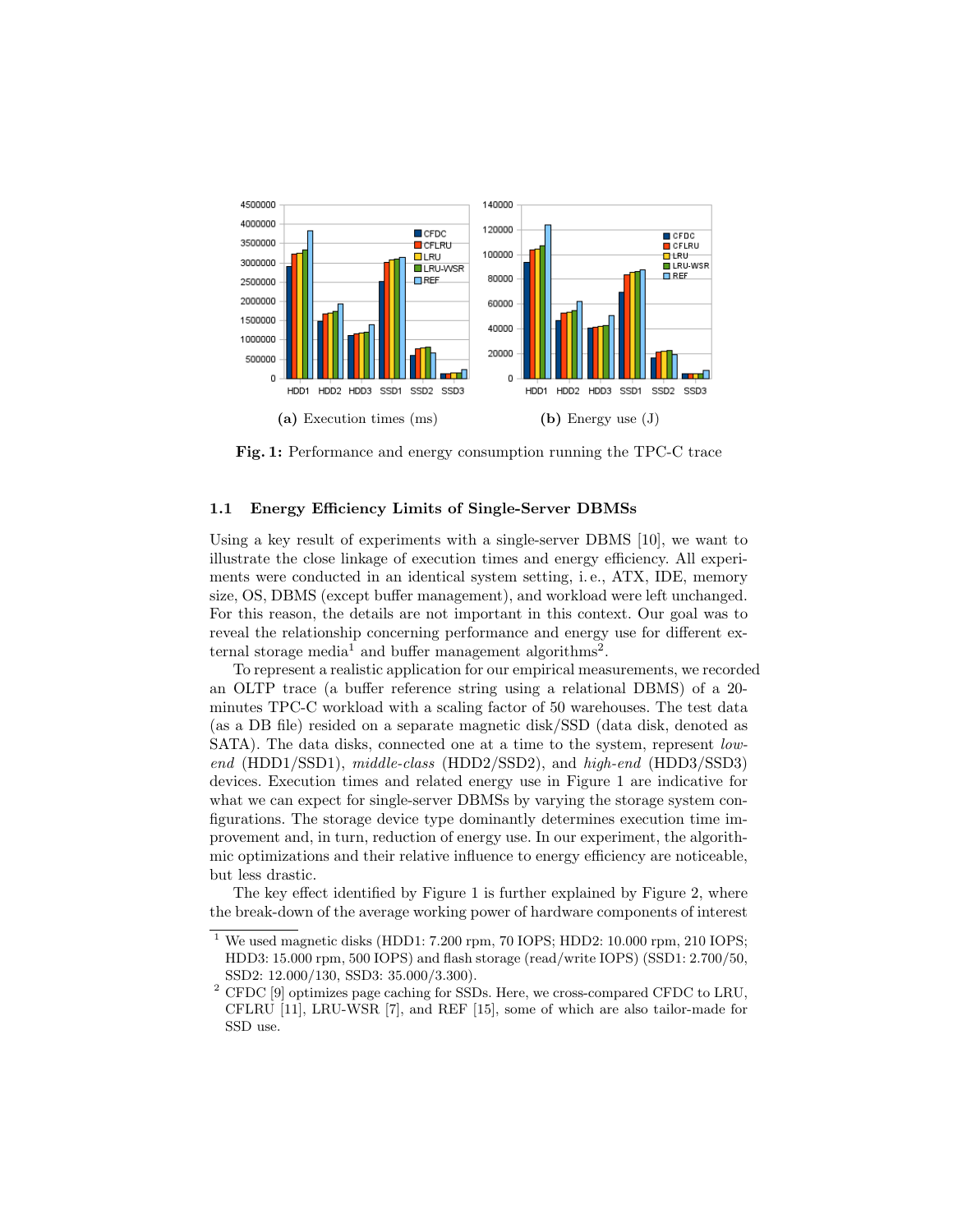

Fig. 2: Break-down of average power (W)

is compared with their idle power values. The figures shown for HDD3 and SSD3 are indicative for all configurations; they are similar for all devices, because ATX—consuming the lion's share of the energy—and IDE remained unchanged. Ideally, utilization should determine the power usage of a component. But, no significant power variation could be observed when the system state changes from idle to working or even to full utilization. Because the time needed to run the trace is proportional to the energy consumption, the fastest algorithm is also the most energy-efficient one. This key observation was complemented by [17] with a similar conclusion that "within a single node intended for use in scale-out (shared-nothing) architectures, the most energy-efficient configuration is typically the highest performing one".

In summary, energy saving is impressive, if we consider the experiment in isolation where system utilization is steadily kept very high, i.e.,  $> 90\%$ . However, typical servers mostly reach an average CPU utilization of only <sup>∼</sup>30% and often even less than <sup>∼</sup>20% [2].

## 1.2 Varying DBMS Service Needs

We have shown in [14] that real-world workloads usually do not stress DB systems 24/7 with peak loads. Instead, the workloads alternate in patterns between high and near-idle utilization. But, DB systems have to be tailored to the peak performance to satisfy incoming queries and potential users. Therefore, DB servers usually come with big DRAM buffers and a number of disks as external storage—both components that consume a lot of energy. The majority of these resources is only needed in rare time intervals to handle peak workloads. All other times, they lie waste, thereby substantially decreasing the overall energy efficiency of the server. During times of underutilization, overprovisioned components are not needed to satisfy the workload. By adjusting the DB systems to the current workload's needs, i.e., making the system energy proportional, energy usage could be lowered while still allowing the maximum possible performance.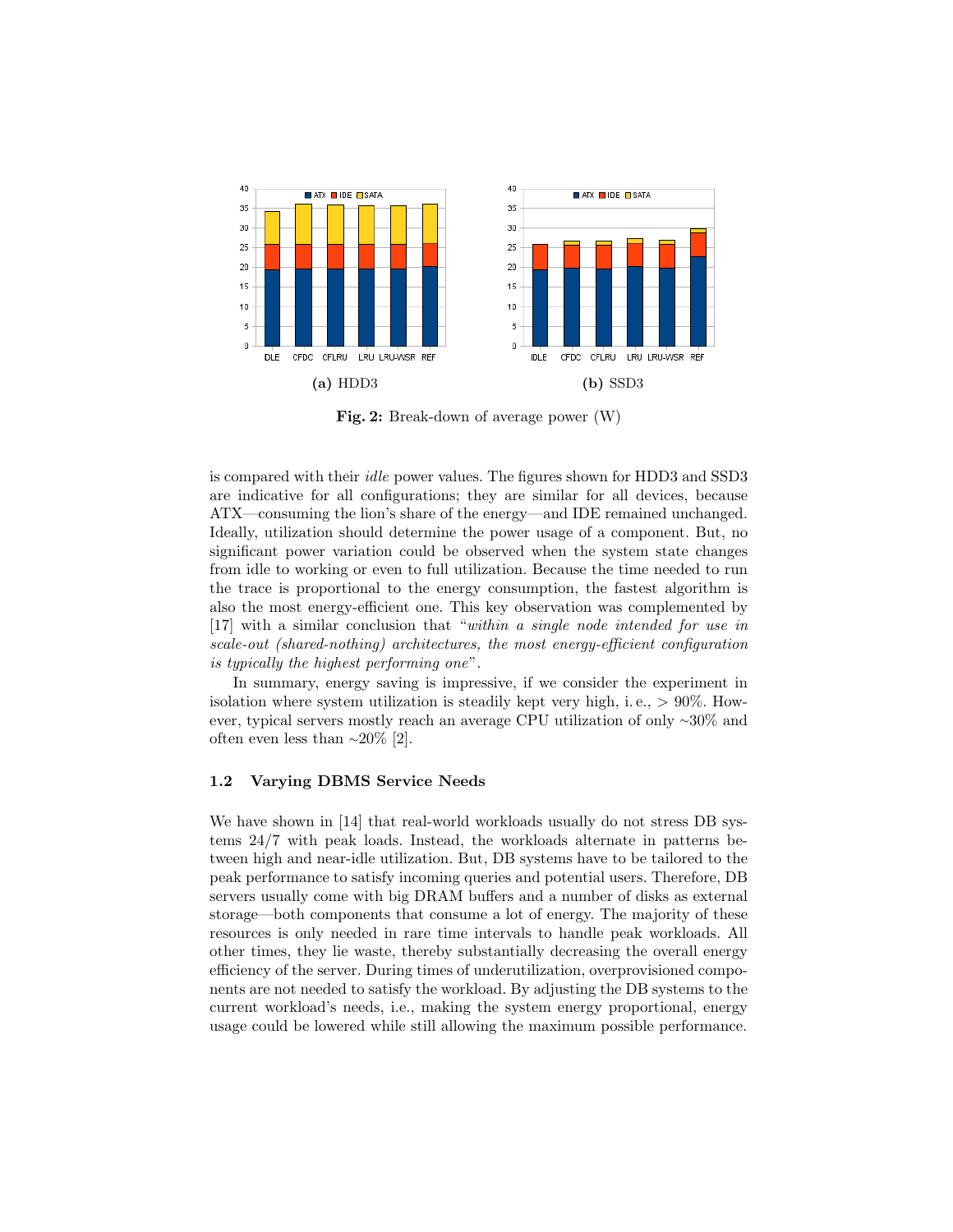Both observations sketched above have strongly guided the design of WattDB: Section 2 outlines its cluster hardware, the related power consumption, and the most important aspects of its software design. In Section 3, we introduce our experimental setup, before we discuss the results of our empirical benchmark runs in Section 4. Finally, we conclude our results and give an outlook to our future work in Section 5.

## 2 The WattDB Approach

Based on the findings outlined above, we concluded that a single-server-based DBMS will never be able to process real-world workloads in an energy-efficient way. A cluster of lightweight (wimpy) nodes is more promising, as nodes can be dynamically switched on or off, such that the cluster can be adjusted to the current workload. Lang et al. [8] have shown that a cluster suffers from "friction losses" due to coordination and data shipping overhead and is therefore not as powerful as a comparable heavyweight server. On the other hand, for moderate workloads, i. e., the majority of real-world database applications, a scale-out cluster can exploit its ability to reduce or increase its size sufficiently fast and, in turn, gain far better energy efficiency.

In [12], we already explored the capabilities and limitations of a clustered storage architecture that dynamically adjusts the number of nodes to varying workloads consisting of simple read-only page requests where a large file had to be accessed via an index<sup>3</sup>. We concluded that it is possible to approximate energy proportionality in the storage layer with a cluster of wimpy nodes. However, attaching or detaching a storage server is rather expensive, because (parts of) datasets may have to be migrated. Therefore, such events (in appropriate workloads) should happen on a scale of minutes or hours, but not seconds.

In [13], we have focused on the query processing layer—again for varying workloads consisting of two types of *read-only SQL queries*—and drawn similar conclusions. In this contribution, we revealed that attaching or detaching a (pure) processing node is rather inexpensive. Hence, such an event can happen in the range of a few seconds—without disturbing the current workload too much.

In this paper, we substantially extended the kind of DBMS processing supported by WattDB to complex OLAP / OLTP workloads consisting of read-write transactions. For this purpose, we refined and combined both approaches to get one step closer to a fully-featured DBMS. Opposed to our previous work, we treat all nodes identical in this paper; hence, all nodes will act as storage and processing nodes simultaneously.

## 2.1 Cluster Hardware

Our cluster hardware consists of n (currently 10) identical nodes, interconnected by a Gigabit-ethernet switch. Each node is equipped with an Intel Atom D510

<sup>3</sup> Starting our WattDB development and testing with rather simple workloads facilitated the understanding of the internal system behavior, the debugging process, as well as the identification of performance bottlenecks.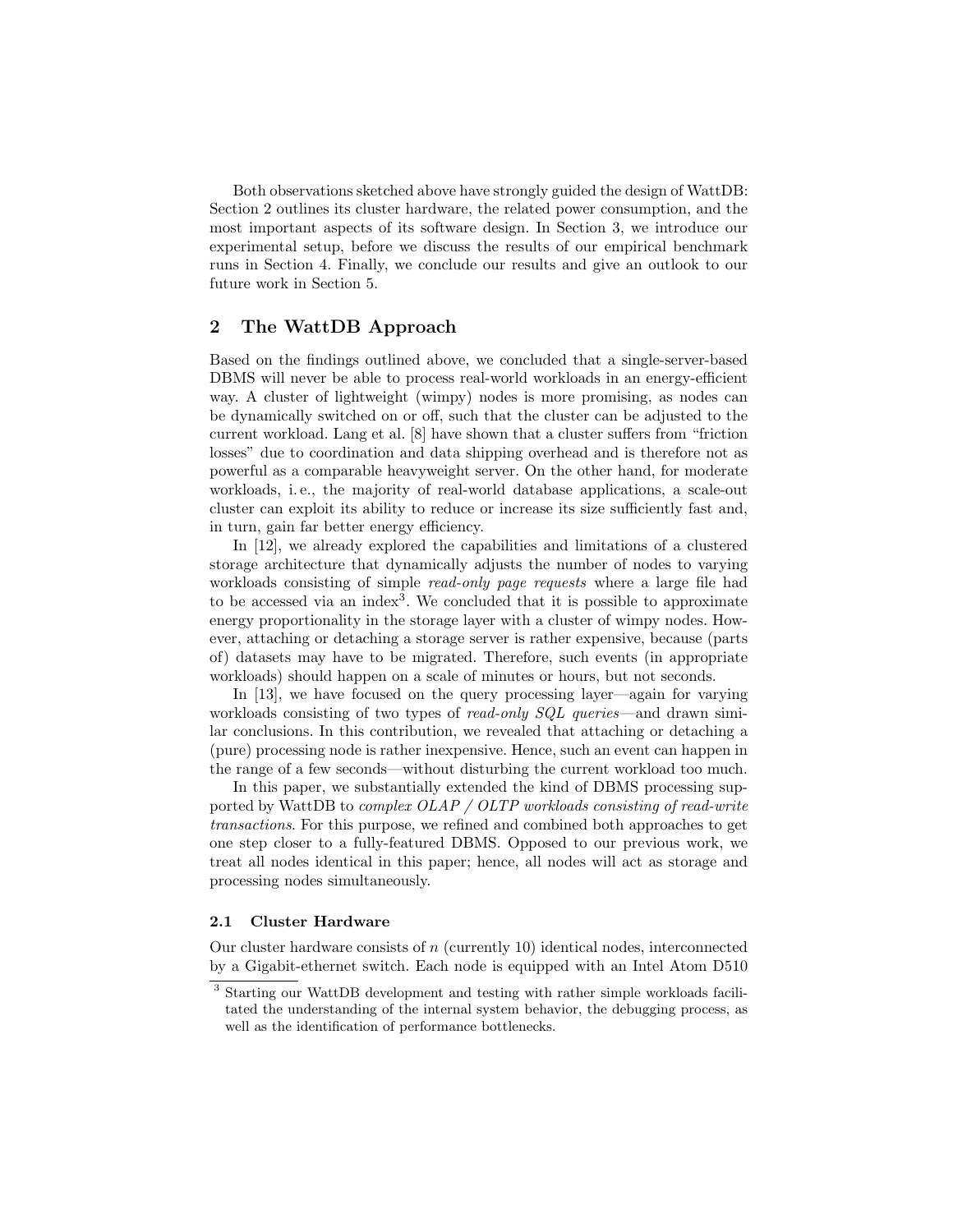CPU, 2 GB DRAM and three storage devices: one HDD and two SSDs. The configuration is considered Amdahl-balanced [16], i. e., balanced between I/O and network throughput on one hand and processing power on the other. By choosing commodity hardware with limited data bandwidth, Ethernet wiring is sufficient for interconnecting the nodes. All nodes are connected to the same Ethernet segment and can communicate with each other.

#### 2.2 Power Consumption

As we have chosen lightweight nodes, the power consumption of each node is rather low. A single node consumes ∼22 - 26 Watts when active (based on utilization) and 2.5 Watts in standby mode. The interconnecting switch needs 20 Watts and is included in all measurements.

The minimal configuration of the cluster consists of a single node, called the master node. All functionalities (storage, processing, and coordination) can be centralized using only a single node, thereby minimizing the static energy usage. In case, all nodes are running, the overall energy use of the cluster reaches <sup>∼</sup>270 Watts. This is another reason for choosing commodity hardware which uses much less energy compared to server-grade components. For example, main memory consumes <sup>∼</sup>2.5 Watts per DIMM module, whereas ECC memory, typically used in servers, consumes <sup>∼</sup>10 Watts per DIMM. Likewise, our HDDs need less power than high-performance drives, which makes them more energy efficient.

## 2.3 Software Design

A single wimpy node can quickly become a hotspot which may slow down query processing of the entire cluster. To mitigate bottlenecks, WattDB is designed to allow dynamic reconfiguration of the storage and query processing layers.

The master node accepts client connections, distributes incoming queries, and administrates metadata for all cluster nodes. This node is also responsible for controlling the power consumption of the cluster by turning nodes on and off. However, the master is not different from the rest of the nodes; it is also able to process queries and manage its own storage disks.

Storage Structures and Indexes In WattDB, data is stored in tables, which are subdivided into partitions. Each partition is organized as a heap and consists of a set of segments, where a segment specifies a range of pages on a hard drive. Physical clustering of pages is guaranteed inside each segment. To preserve locality of data, segments are always assigned to disks on the same node managing the partition. Indexes implemented as B\*-trees can be created within a partition to speed up query evaluation.

Dynamic Partitioning Scheme From a logical point of view, database tables in WattDB are horizontally sliced into partitions by primary-key ranges. Each partition is assigned to a single node, possibly using several local hard disks. This node is responsible for the partition, i. e., for reading pages, performing projections and selections, and for propagating modified pages while maintaining isolation and consistency.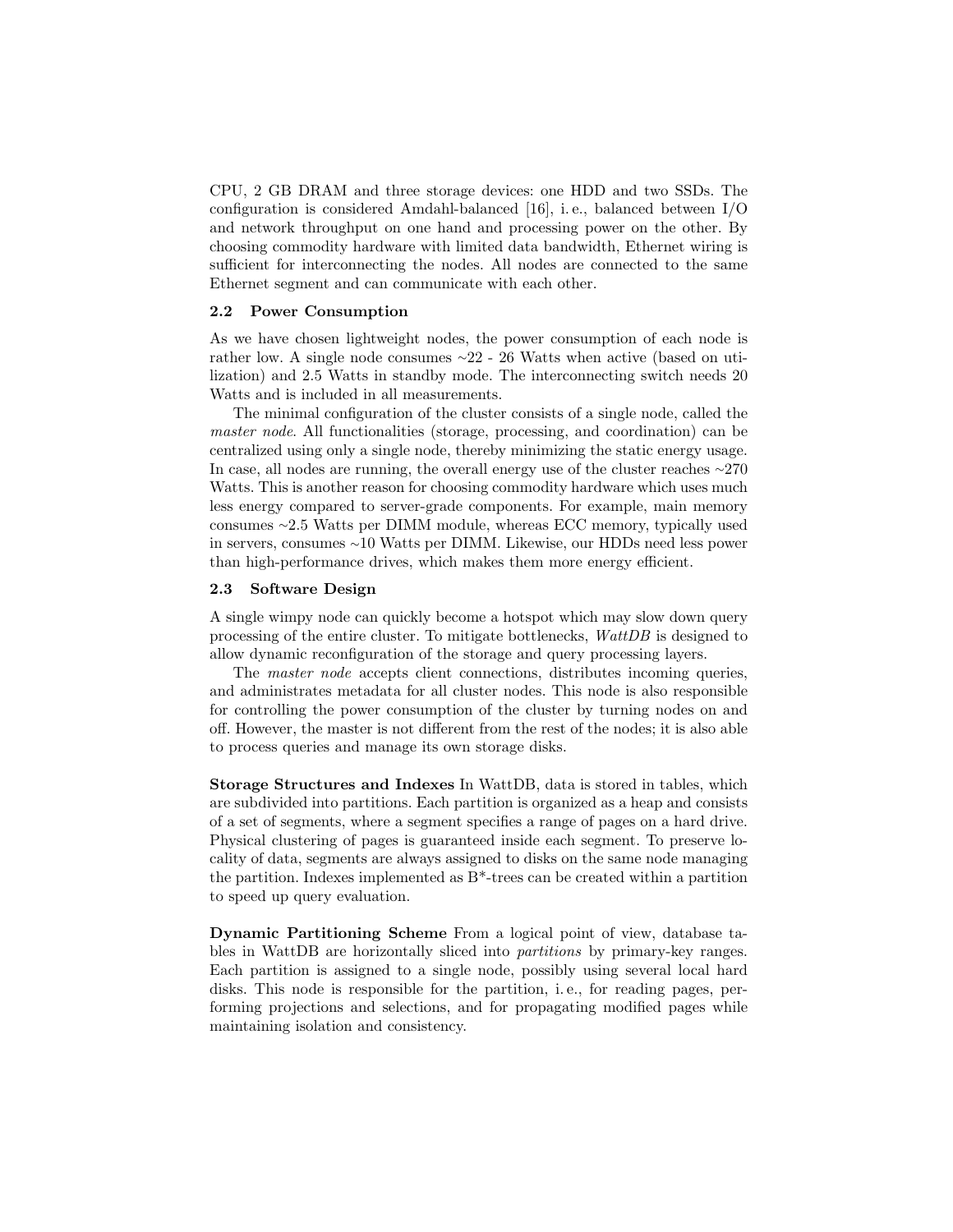To support dynamic reorganization, the partitioning scheme is not static. Primary-key ranges for partitions can be changed and data can migrate among partitions on different nodes to reflect the new scheme. Hence, partitions can also be split up into smaller units, thereby distributing the data access cost among nodes, and can be consolidated to reduce its storage and energy needs.

Partitioning information is kept on the master node in an ordered, unbalanced tree to quickly identify partitions needed for specific queries. Pointers reference either inner nodes with further fragmentation of the primary-key range or point to a partition where the data is stored. Note, while moving or restructuring of a partition is in progress, its old and new state must be reachable. Therefore, each pointer field in the tree can hold two pointers. While a partition is reorganized (split or merged), the pointers may point to two different partitions: In case of a split, the first pointer refers to the new partition to which a writing transaction copies the corresponding records, whereas the second pointer references the old partition where non-moved records still remain (and vice versa in case a merge is in progress). An appropriate concurrency control scheme should enable reads and updates of the new and old partition while such a reorganization is in progress.

Figure 3 plots three stages of an exemplary partition tree while a split is processed. The first stage shows (a fraction of) the initial key distribution. In the second stage, the key range between 1,000 and 2,000 contained in partition 3.4 is split into two partitions, where a new partition 3.6 has to be created. A transaction scans the old partition 3.4 and moves records with keys between 1,000 and 1,500 to the new partition 3.6. Records with primary keys above 1,500 stay in the old partition. To allow concurrent readers to access the records, the read pointer (marked  $r$ ) still points to the old partition. Thus, reading transactions will access both, the new and old partition to look for records. The write pointer already references the new partition, redirecting updates to the new location. In the last stage, the move operation is assumed to have succeeded, and read and write pointer both reference the new partition. Moving an entire partition can be considered as a special case of such a split.

By keeping records logically clustered, the query optimizer on the master node can quickly determine eligible partitions and distribute query plan operators to run in parallel. At query execution time, no additional look-ups have to go through the master node.

Concurrency Control As every other DBMS, WattDB needs to implement mechanisms for concurrency control to ensure ACID properties [5]. Therefore, access to records needs to be coordinated to isolate read/write transactions. When changing the partitioning schema and moving records among partitions, concurrency control must also coordinate access to the records in transit. Classical pessimistic locking protocols block transactions from accessing these records until the moving transaction commits. This leads to high transaction latency, since even readers need to wait for the move to succeed. Furthermore, writers must postpone their updates to wait for the move to terminate.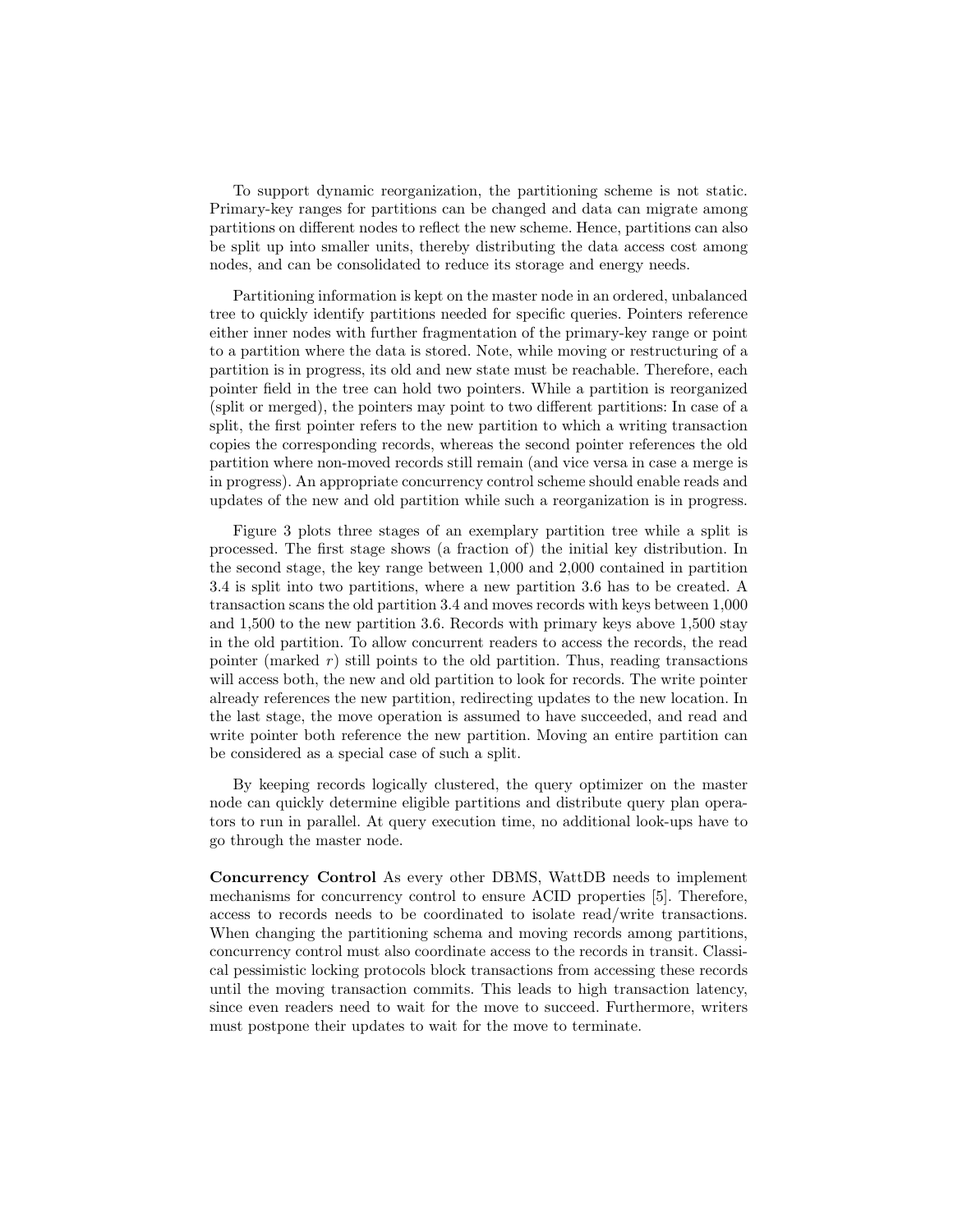

**Fig. 3:** Three steps of a split in the partition tree with updates of  $r/w$  pointers

Multiversion Concurrency Control (MVCC) allows multiple versions of database objects to exist. Each modification of data creates a new version of it. Hence, readers can still access old versions, even if new transactions changed the data. Each data element keeps a version counter of its creation and deletion date to enable transactions to decide which records to read by comparing the version information with the transaction's own version counter. While concurrent writers still need to synchronize access to records, readers will always have the correct version and will not get blocked by writers [3]. The obsolete versions of the records need to be removed from the database from time to time by a process we call garbage collection (GC).<sup>4</sup>

While MVCC allows multiple readers lock-free access to records, writing transactions still need to synchronize access with locks. Hence, deadlocks can arise where two or more transactions wait for each other and none can make any progress. Therefore, each node has a deadlock detection component that keeps track of locally waiting transactions in a wait-for graph (see [4]). To detect deadlocks spanning multiple nodes, a centralized detector on the master aggregates information of the individual nodes to create a global wait-for graph.

Move Semantics Transactions need to be ACID compliant; hence, moving records among partitions must also adhere to these properties. Therefore, it is vital to move the records inside a dedicated transaction acting as follows:

- 1. Update the partition tree information with pending changes
- 2. Read records from the source partition
- 3. Insert the records into the target partition
- 4. Delete the records from the source<sup>5</sup>
- 5. Update the partition tree information with final changes
- 6. Commit

<sup>4</sup> PostgreSQL calls it vacuum.

<sup>&</sup>lt;sup>5</sup> Note that the order of Insert and Delete is not important.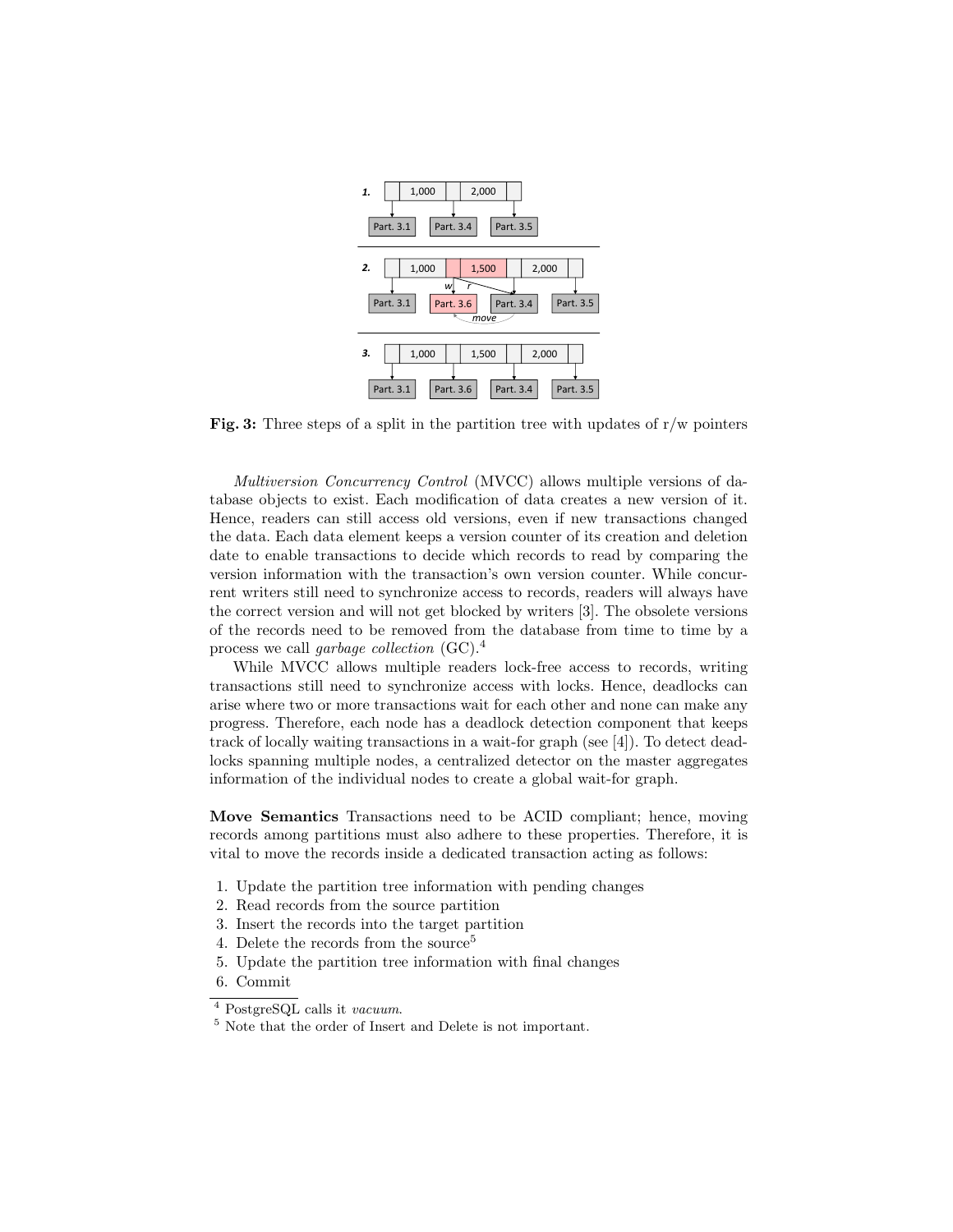Because the movement is covered by a transaction, it is guaranteed that concurrent accesses to the records will not harm data consistency. Let  $T_{move}$  be the move transaction stated above,  $T_{old}$  any older, concurrently running transaction, and  $T_{new}$  any newer, concurrently running transaction.  $T_{old}$  can read all records deleted by  $T_{move}$  in the old partition until it commits and the records are finally removed by GC.  $T_{old}$  will not see the records newly created in the target partition, as the creation timestamp/version of the record is higher than its own.  $T_{new}$  will also read the records in the source partition, as the deletion version info of those records is older, but refers to a concurrently running transaction.  $T_{new}$  will not read the records in the target partition, as they were created by a concurrently running transaction. Any transactions starting after the commit of  $T_{move}$  will only see the records in the target partition. These properties follow directly from the use of MVCC.

Using traditional MVCC, writers still need to synchronize access to avoid blind overwrites. For the move transaction, we know that it will not alter the data. Therefore, blindly overwriting the newly created version in the target partition would be acceptable. We have modified the MVCC algorithm in WattDB to allow an exception from the traditional MVCC approach: Records that were moved to another partition can be immediately overwritten, i. e., they have a new version, without waiting for the move to commit.

Cost of reorganization In the following experiments, data is migrated in order to shutdown nodes, thus, reducing the power consumption of the cluster, or data is distributed in order to reduce query response times, which, in turn, also reduces the queries' energy consumption. Moving data is an expensive task, in terms of energy consumption and performance impact on concurrently running queries. We have observed data transfer rates of <sup>∼</sup>80 Mbit/s in parallel to the OLTP/OLAP workload, hence, it takes less than 2 minutes to move 1 GByte of data from one node to another. The overhead of the move operations should amortize by reducing the energy consumption of subsequent queries. Though it is difficult to calculate the exact energy consumption of a data move operation with respect to the impact of running queries, the energy cost can be estimated with the duration of the move operation and the (additional) power consumption. Hence, moving 1 GByte of data to a dedicated node with 25 Watts power consumption will require approximately 2.600 Joules.

Monitoring & Control The previously described techniques allow WattDB to dynamically adjust the size of partitions on each node by moving records among them. Thus, we can control the utilization of each of the nodes.

Figure 4 sketches the feedback control loop in WattDB that monitors the cluster, processes the measurements, and takes actions to keep up performance at minimal energy cost. First, the CPU utilization, the buffer hit rate, and the disk utilization on each node is measured and sent to the master node. On the master node, the measurements are evaluated, i. e., each performance indicator is compared to a predefined high and low watermark. If the master detects a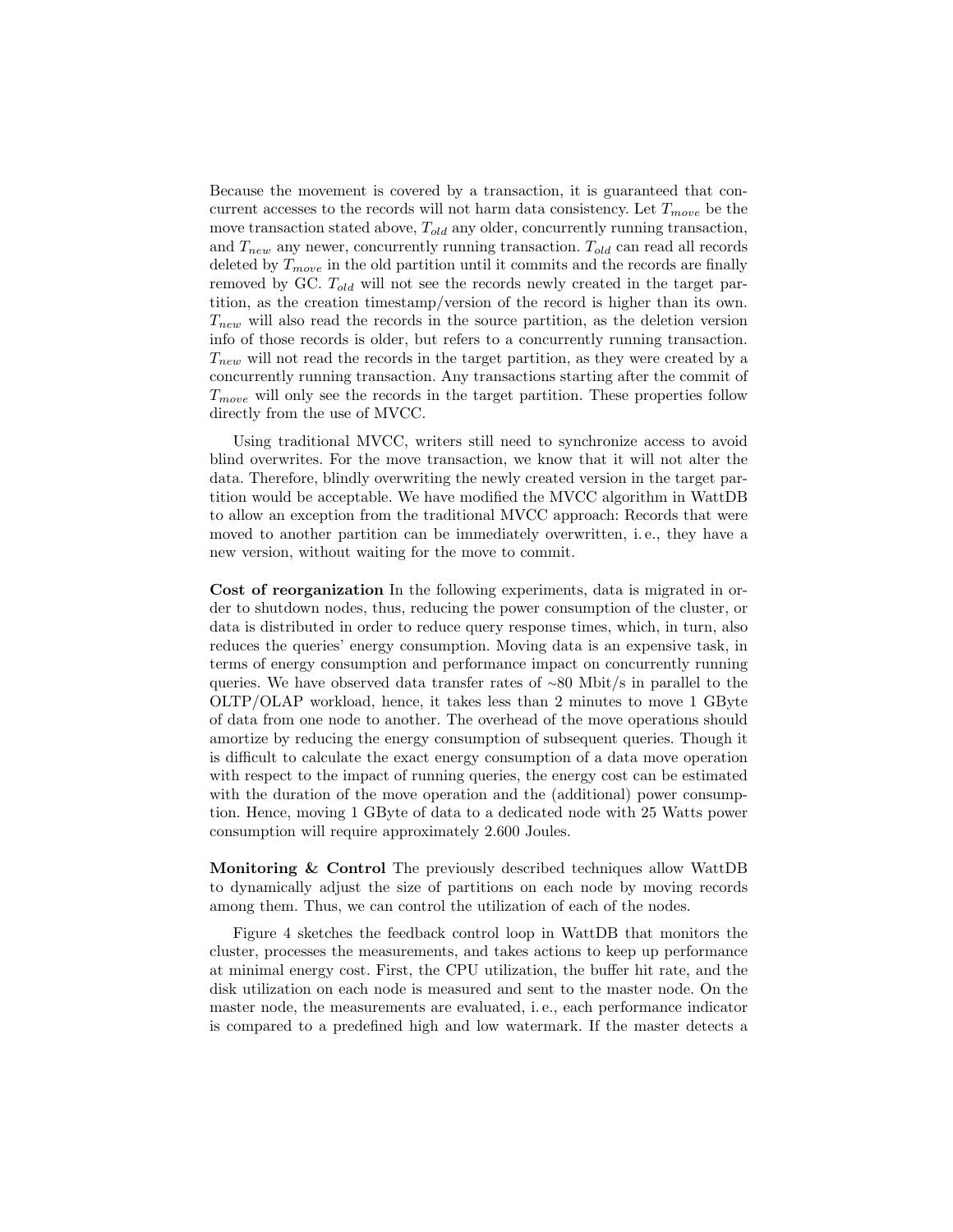

Fig. 4: Monitoring & Controlling the Cluster

workload change and a resulting imbalance in performance or energy consumption, the cluster configuration is examined and actions are evaluated to resolve the issue. Adjustment steps include the re-distribution of partitions among nodes to reduce disk utilization, re-distributing query plans to lower the CPU utilization of nodes, and powering up/down nodes in the cluster to adjust the number of available nodes. For example, the high watermark for CPU utilization is at 85%, hence, exceeding that value will induce the need for another node to help processing queries. Likewise, a disk utilization below 20 IOPS will mark this disk as underutilized and eligible for shutdown. The master node sends out change requests to the cluster nodes, which execute the desired configuration changes, e. g., re-partitioning transactions are started and nodes are powered up and down. Because the master controls transaction execution and query processing, it can rewrite query plans of incoming queries to execute operators on designated, underutilized nodes.

The *master node* is also handling incoming queries and coordinating the cluster. On the master node, a dedicated component, called EnergyController, monitors and controls the cluster's energy consumption. This component monitors the performance of all nodes in the cluster. Depending on the current query workload and node utilization, the *EnergyController* activates and suspends nodes to guarantee a sufficiently high node utilization depending on the workload demand. Suspended nodes do only consume a fraction of the idle power, but can be brought back online in a matter of seconds. It also modifies query plans to dynamically distribute the current workload on all running nodes thereby achieving balanced utilization of the active processing nodes.

# 3 Experimental Setup

The 10 nodes running WattDB and the Ethernet switch are connected to a measurement box which logs the power consumption of each device. A more detailed description of the measurement box can be found in [6]. To submit workloads to the master node, a dedicated DB-client machine, running a predefined benchmark, is used. That machine also aggregates the power measurements and the benchmark results, e. g., throughput and response time, to file. Therefore, we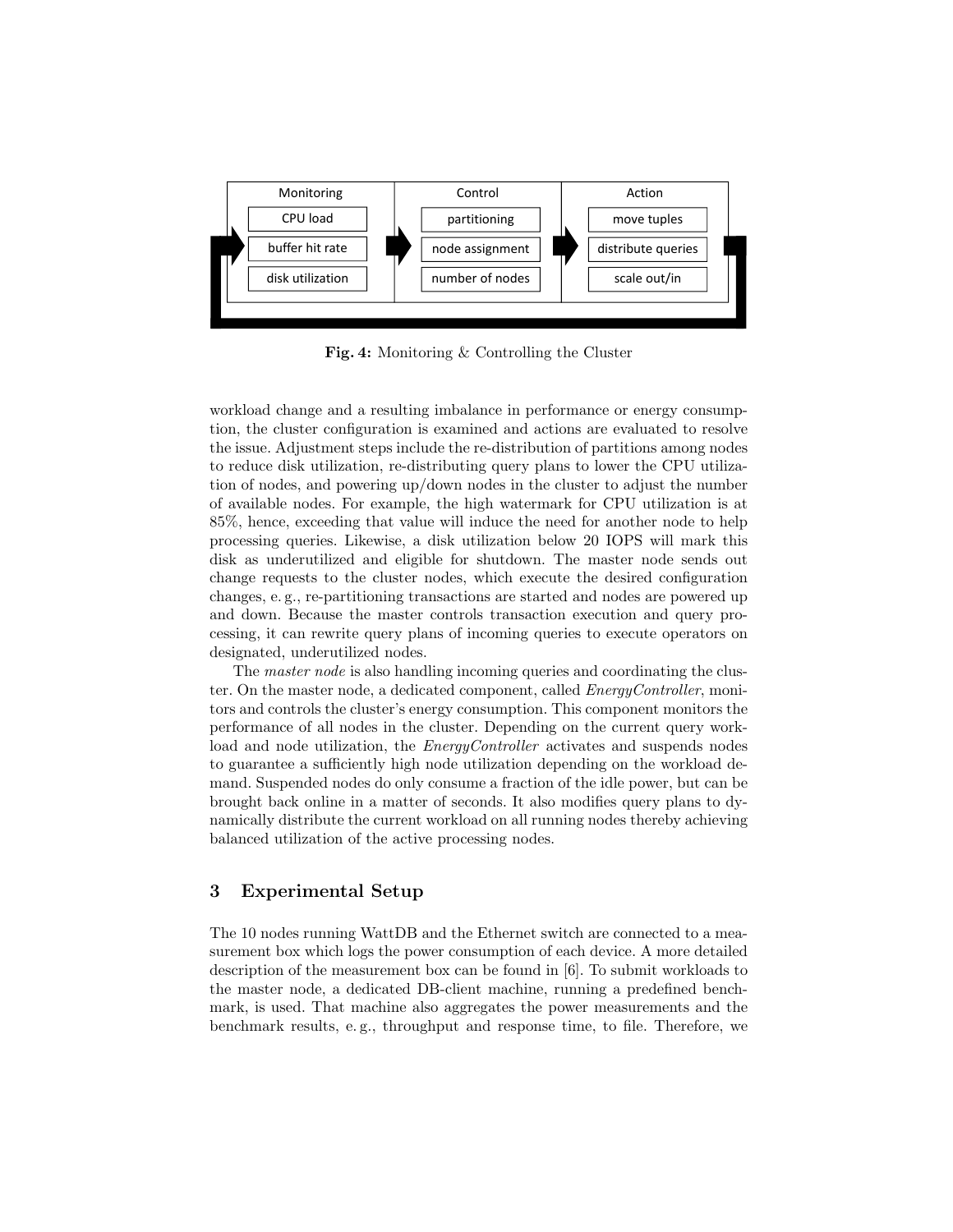are able to identify the energy consumption of each benchmark run, even of each query.

In this paper, we are using an adapted TPC-H dataset<sup>6</sup> for the cluster. Some data types of the TPC-H specification are yet unsupported by WattDB and therefore replaced by equivalent types. For example, the DATE type was replaced by an INTEGER, storing the date as YYYYMMDD, which is functionally identical. Key constraints were not enforced because of the same reason. We pre-created the TPC-H dataset with a scale factor of 100; hence, the DB holds 100 GB of raw data initially. The data distribution strongly depends on the partitioning scheme and the number of nodes online, e. g., with 10 nodes, each node would store ∼10 GB of data. Therefore, the amount of data shipped among nodes under reorganization typically ranges from 100 MB to a few GB.

The OLAP part of the benchmark is running TPC-H-like queries that access most of the records in a single query. These queries heavily rely on grouping and aggregation and are therefore memory intensive compared to OLTP queries. TPC-H is a decision support benchmark, hence, we were able to use its queries as analytical workloads. OLAP clients will select one query at a time to run from a list of queries by round-robin. For OLTP, we have taken queries from the TPC-H data generator. In addition, we created corresponding DELETE and UPDATE queries, because the generator is only using INSERT for creating the dataset. Typical OLTP queries are adding/updating/deleting customers and warehouse items; furthermore, they are submitting and updating orders.

A workload consists of a single DB client submitting one OLAP query per minute and a given number of DB clients sending OLTP queries. OLTP clients will wait for the query to finish, sleep for 3 seconds of "think time" and start over by submitting a new query. Every 120 seconds, a differing workload is initiated where the number of DB clients may change. Thus, WattDB will have to adjust its configuration to satisfy the changing workloads while keeping energy consumption low. Alltogether, a single benchmark run consists of 63 workloads, resulting in a total duration of <sup>∼</sup>2 hours.

# 4 Experimental Results

We have executed four different benchmarks on the cluster. First, we used the benchmark  $BENCH<sub>1</sub>$  which spawns an increasing number of DB clients sending queries to a fixed 10-node cluster without dynamic reconfiguration. The DB data was uniformly distributed to the disks of all nodes. This experiment serves as the baseline for all future measurements. Next, we ran the same benchmark against a fully dynamic cluster, where WattDB will adjust itself to fit the number of nodes and data distribution to the current workload  $(BENCH<sub>2</sub>)$ . Hence, initially all DB data was allocated to the disks of the master node. With growing number of DB clients, the dynamic partitioning scheme initiated a redistribution of the

 $^6$  http://www.tpc.org/tpch/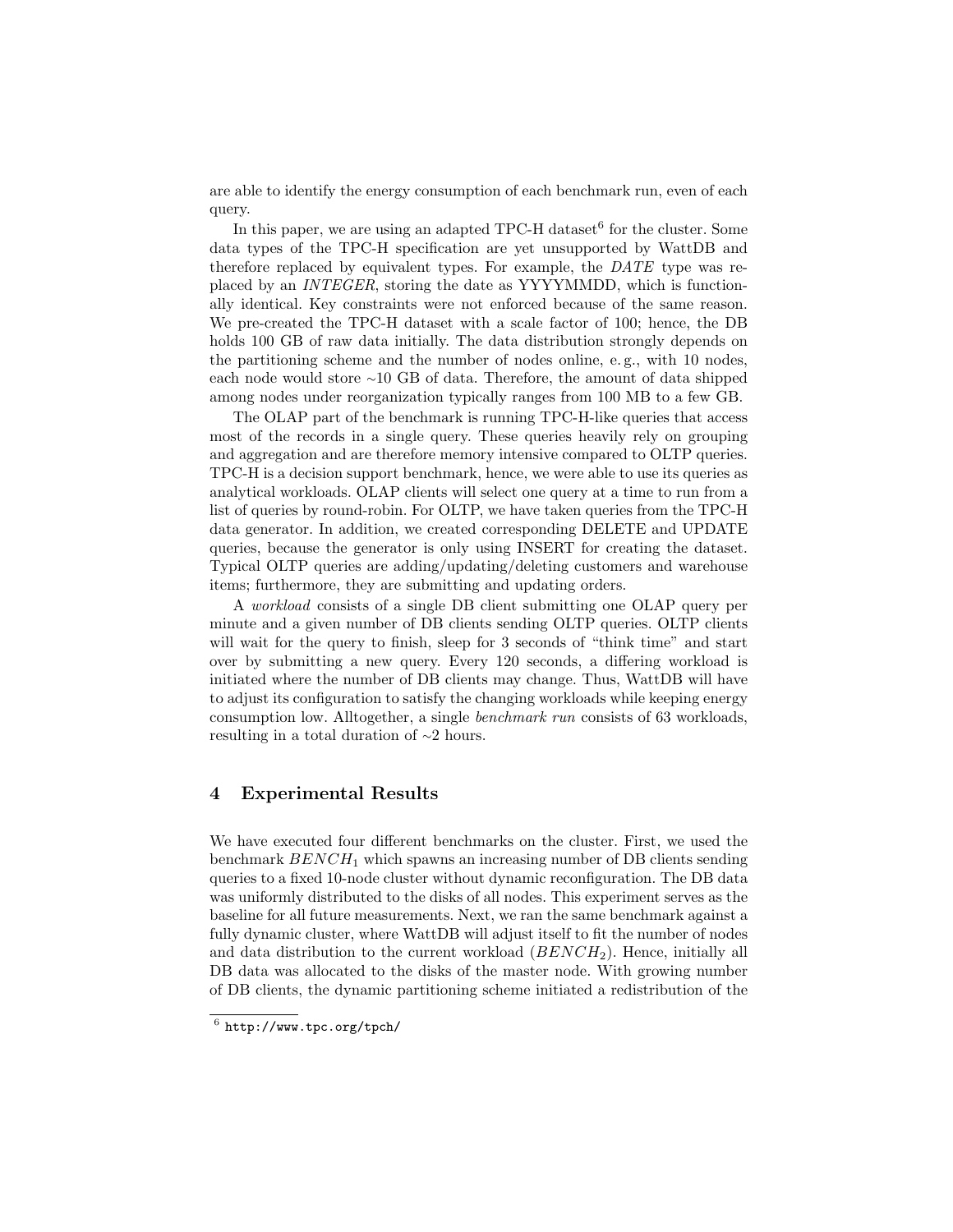

Fig. 5:  $BENCH_1$ : Increasing load on a static cluster

DB data with each additional node activated<sup>7</sup>, such that the data was uniformly allocated to all disks of all nodes at the end of  $BENCH<sub>2</sub>$ . In the third experiment, we shuffled the workload intensities by growing and shrinking the number of (OLTP) DB clients to provide a more realistic, variable workload and, in turn, to provoke more sophisticated partitioning patterns. The cluster was able to react based on the current utilization only, as it did not have any knowledge of upcoming workloads  $(BENCH_3)$ . Finally, we re-ran the benchmark from our third experiment but provided forecasting data to the cluster. Thus, in the last experiment, the cluster could use that information to pre-configure itself for upcoming workloads  $(BENCH<sub>4</sub>)$ .

**Results of**  $BENCH_1$ : Figure 5a plots the performance of a static database cluster with 10 nodes. All nodes were constantly online and data was uniformly distributed on them. The number of DB clients is increasing over time (x-axis from left to right). Every client is sending OLTP queries sequentially, thus, the number of DB clients defines the number of parallel queries WattDB has to handle. With no OLTP queries in parallel, the cluster takes about 10.5 seconds for an OLAP query. With rising workload, i. e., more parallel queries, response times for OLTP and OLAP queries increase. With 200 clients, the OLAP queries take 16 seconds to finish while OLTP response times increased from 0.2 to 3.3 seconds.<sup>8</sup> Figure 5a depicts the response times for both query types. While the performance of the static cluster is unmatched in all other experiments, its power consumption is the highest. Figure 5b shows the power consumption of the cluster (primary y-axis in Watts) and the energy consumption per query (secondary y-axis in Joules). Obviously, a static configuration will yield higher performance at the price of worse energy efficiency, especially at low utilization levels. As the plots indicate, the energy consumption per query is very high at low utilization.

<sup>7</sup> As far as repartitioning overhead is concerned, frequency and volume of data movement in  $BENCH<sub>2</sub>$  can be considered as a kind of worst case.

 $^8$  All reported query response times are averages over 120 seconds.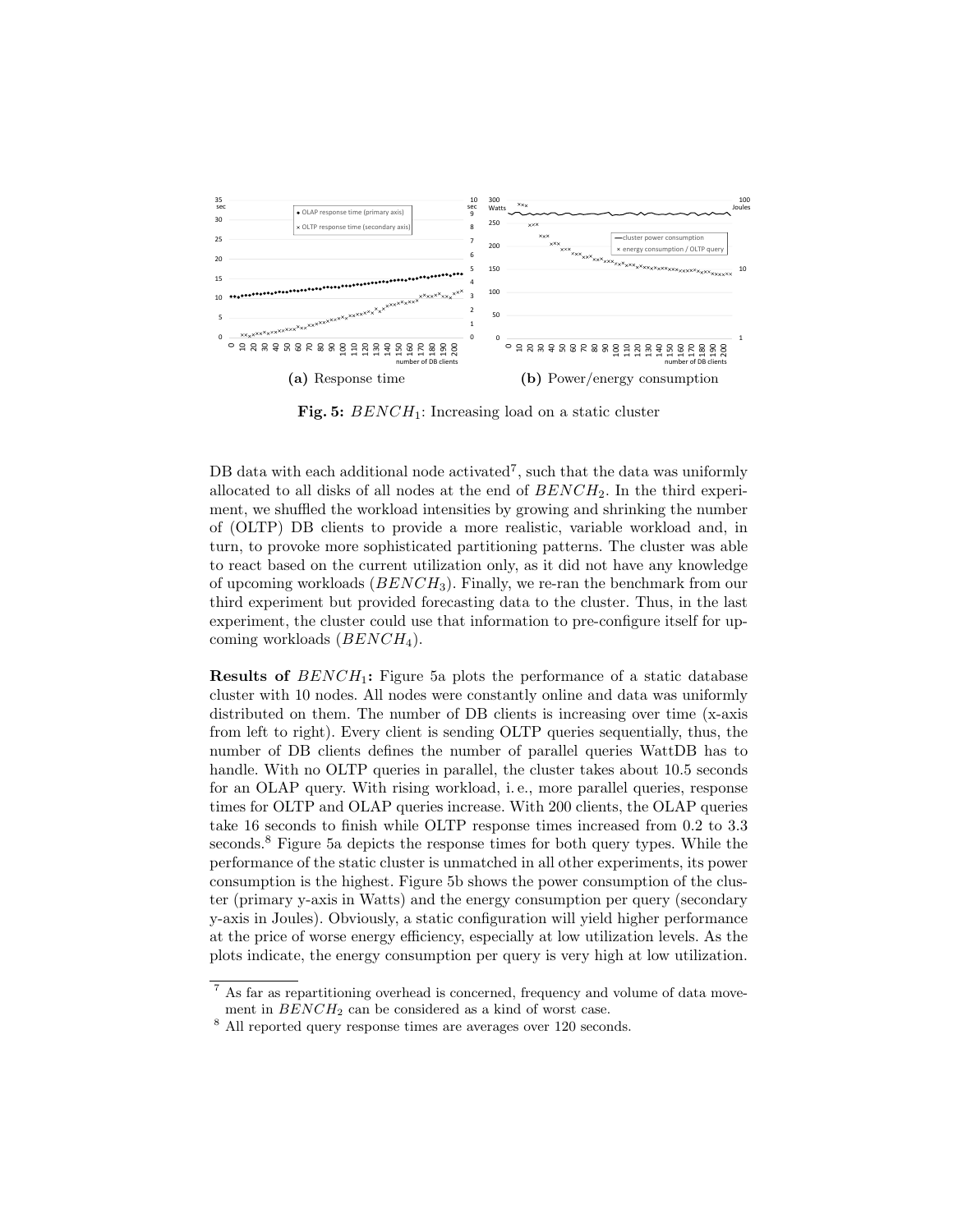

Fig. 6:  $BENCH<sub>2</sub>$ : Increasing load on a dynamic cluster

**Results of**  $BENCH<sub>2</sub>$ : Next, in order to test dynamic reconfiguration ability of WattDB, we have re-run the same benchmark on a dynamic cluster. Figure 6a depicts the performance while increasing the number of DB clients. Starting with a low utilization, the database is running on a single node only, keeping the other 9 nodes suspended. As a consequence, (all partitions of) the entire dataset had to be allocated on the node's disks. Power consumption, as plotted in Figure 6b, is initially low (about 45 Watts for the whole cluster). By calculating the Joule integral over the differing courses of energy consumption in Figures 5b and 6b, one can an impression of the absolute energy saving possible, which is obviously substantial in this experiment.

With increasing utilization, WattDB dynamically wakes up nodes and assigns database partitions to them. Hence, re-partitioning, as previously described, needs to physically move records among nodes. Therefore, in parallel to the query workload, the movement takes up additional system resources. While the database is re-configuring, average query runtimes increase by 3 seconds for OLTP workloads and up to 6 seconds for OLAP workloads because of the extra work. Moving data among nodes takes approximately 30 to 120 seconds, depending on the amount of data to be moved. The spikes in Figure 6a visualize the degraded performance while moving data partitions. Likewise, the energy consumption per query increases for a short period of time. Still, no query is halted completely, higher runtimes are a result of increased disk/CPU utilization and wait times because of locked records.

This experiment demonstrates that WattDB is able to dynamically adjust its configuration to varying needs. While minimizing the energy consumption at low utilization, the master node re-actively switches on more nodes as the workload rises. As a result, the energy efficiency of the dynamic cluster is better than the static 10 node configuration, especially at low load levels. Query response times are not as predictable as in a static cluster, because the dynamic reconfiguration places an additional burden on the nodes. Still, the experiment shows that it is possible to trade performance for energy savings.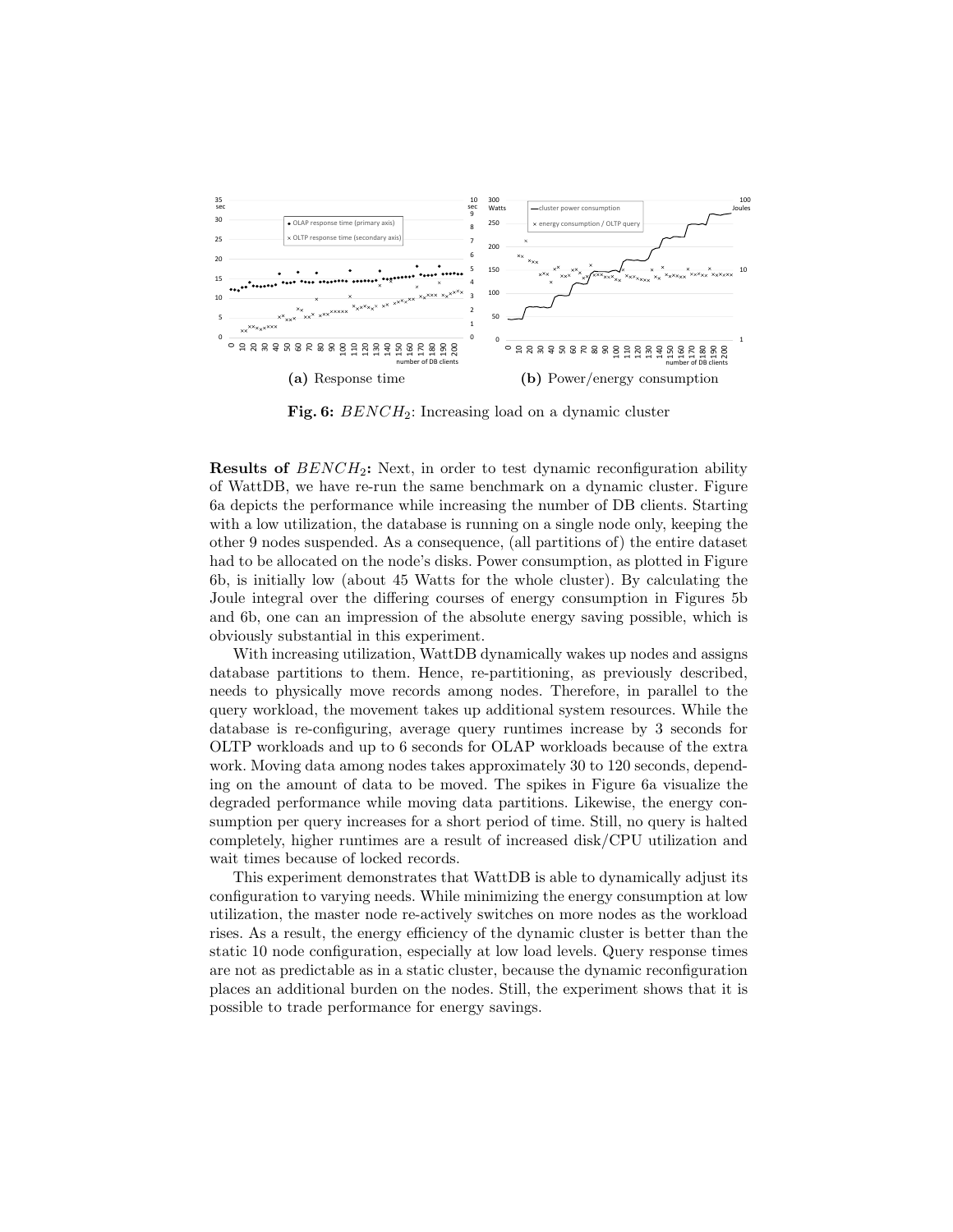

Fig. 7:  $BENCH<sub>3</sub>$ : Varying load on a dynamic cluster

Results of BENCH3: The previous experiments spawned and increasing number of DB clients to submit queries, providing a steadily increasing utilization of the cluster. Thus, the workload was rising slightly over time. Realistic benchmarks require more variance in load changes, in addition with quickly rising and falling demands. Hence, the next experiment employs a more complex pattern of utilization.

In Figure 7a, the x-axis exhibits the number of DB clients over time. This experiment starts with a moderate utilization of 30 parallel clients, climbs up to 300, then quickly drops to idle. Afterwards, two more cycles are starting between low and high utilization levels. This figure plots the performance for both OLTP and OLAP queries, while the cluster is adjusting to the changing workloads. As the graphs indicate, WattDB is heavily reconfiguring and, thus, query response times vary a lot, especially when workloads are shifting.

Figure 7b illustrates the power consumption of the cluster characterized also by high fluctuations as nodes come online and go offline again. WattDB is reacting to changes in the workloads based on its measurements of the nodes' utilization. Therefore, reconfiguration happens re-actively to the specific workload changes. In this experiment with dynamic and extreme workload changes, the reaction time of WattDB is too high to maintain proper query response times. Consequently, energy consumption is also high, mainly due to the overhead of cluster reconfiguration.

This experiment shows that WattDB is able to react to quickly changing workloads, but with less satisfying results. As reconfiguration takes time and consumes resources, a purely reactive adaptation to workloads is not sufficient.

**Results of**  $BENCH<sub>4</sub>$ : To overcome the limitations of a purely reactive database cluster, WattDB should have some knowledge of the "future" in order to appropriately pre-configure the cluster for upcoming workloads. To test this hypothesis, we have run the same experiment as before (see  $BENCH<sub>3</sub>$ ), while WattDB was continuously informed about the following three workloads, i. e., the number of DB clients in the next six minutes. This information can be used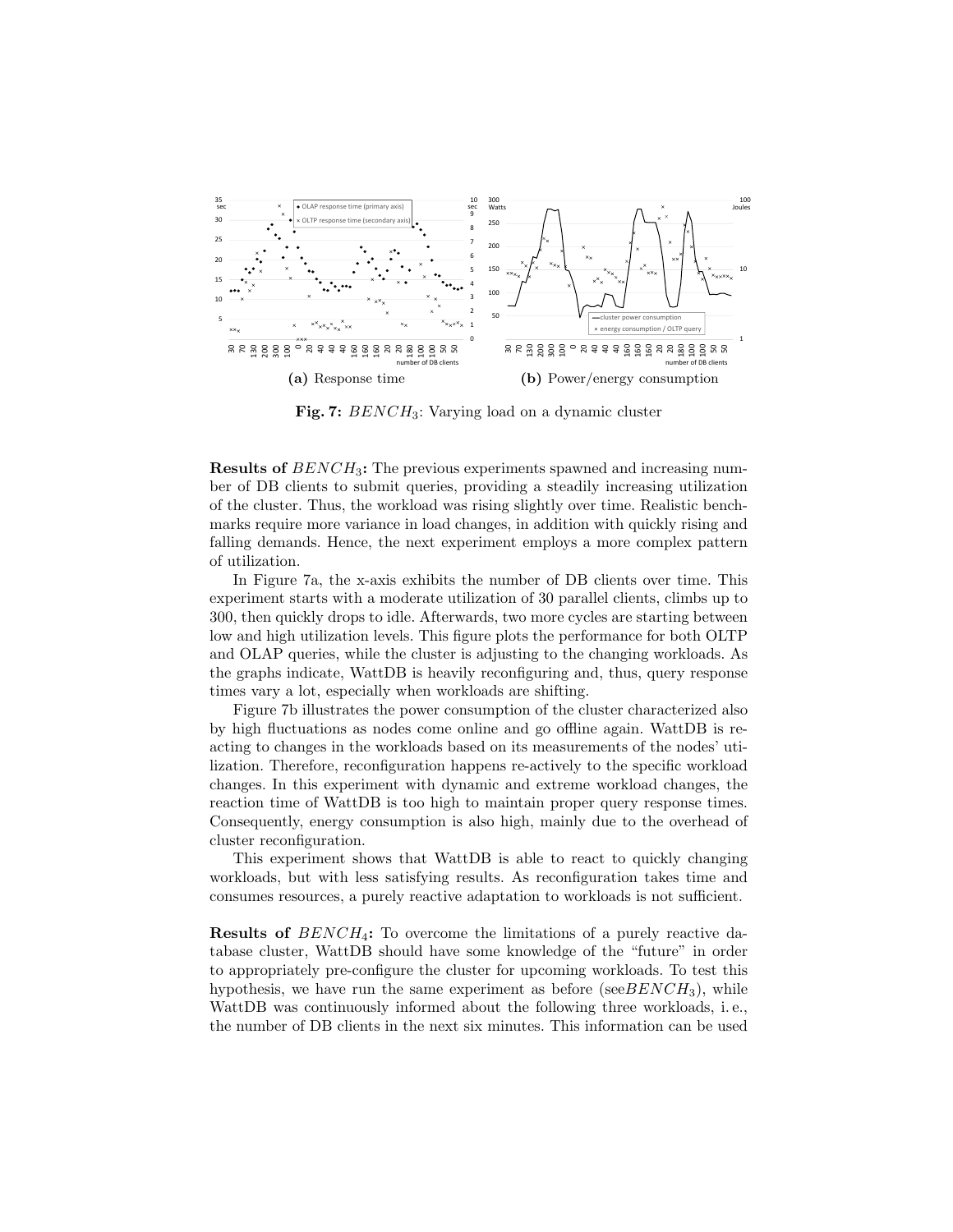

Fig. 8: BENCH<sub>4</sub>: Varying load on a dynamic cluster supported by forecasting

by the master node to proactively partition data to match the worst-case demands of the current and the expected future workload. Figure 8a shows the results for this experiment. The workload on the x-axis was unchanged, but the query response times are more stable compared to those shown in Figure 7a.

On one hand, power and energy consumption, depicted in Figure 8b, are higher under low utilization levels than on a purely reactive cluster (Figure 7b), because WattDB powers up nodes in advance. On the other hand, average energy consumption per query is more predictable, as the query runtimes contain less variance. Furthermore, energy consumption at high utilization levels and at workload shifts is lower, compared to the cluster operated without forecasting data.

## 5 Conclusion and Outlook

While we already explored opportunities for energy proportionality in the storage layer in [12] and focused on energy-proportional query execution in [13], we have substantially refined and combined both approaches in this research work. In this contribution, we have demonstrated that it is possible to deploy a database system on a dynamic cluster of wimpy nodes. We have exemplified that we can trade energy consumption for query performance and vice versa by controlling the amount of data distribution and number of nodes available to process incoming queries. At the same time, we exhibited that a dynamic cluster is more energy efficient than a statically configured one, where nodes are underutilized—particularly at low load levels.

By keeping data in logical units, partitioned by primary key, WattDB is well suited for OLTP queries, where records are typically accessed by key. The dynamic partitioning enables quick and coherent re-distribution of the data without interrupting data access or putting high overhead on look-up structures. At the same time, the massive parallelism of the cluster nodes running OLTP queries does not interfere with concurrent OLAP queries, where typically large parts of the dataset have to be scanned to calculate aggregates over groups of records.